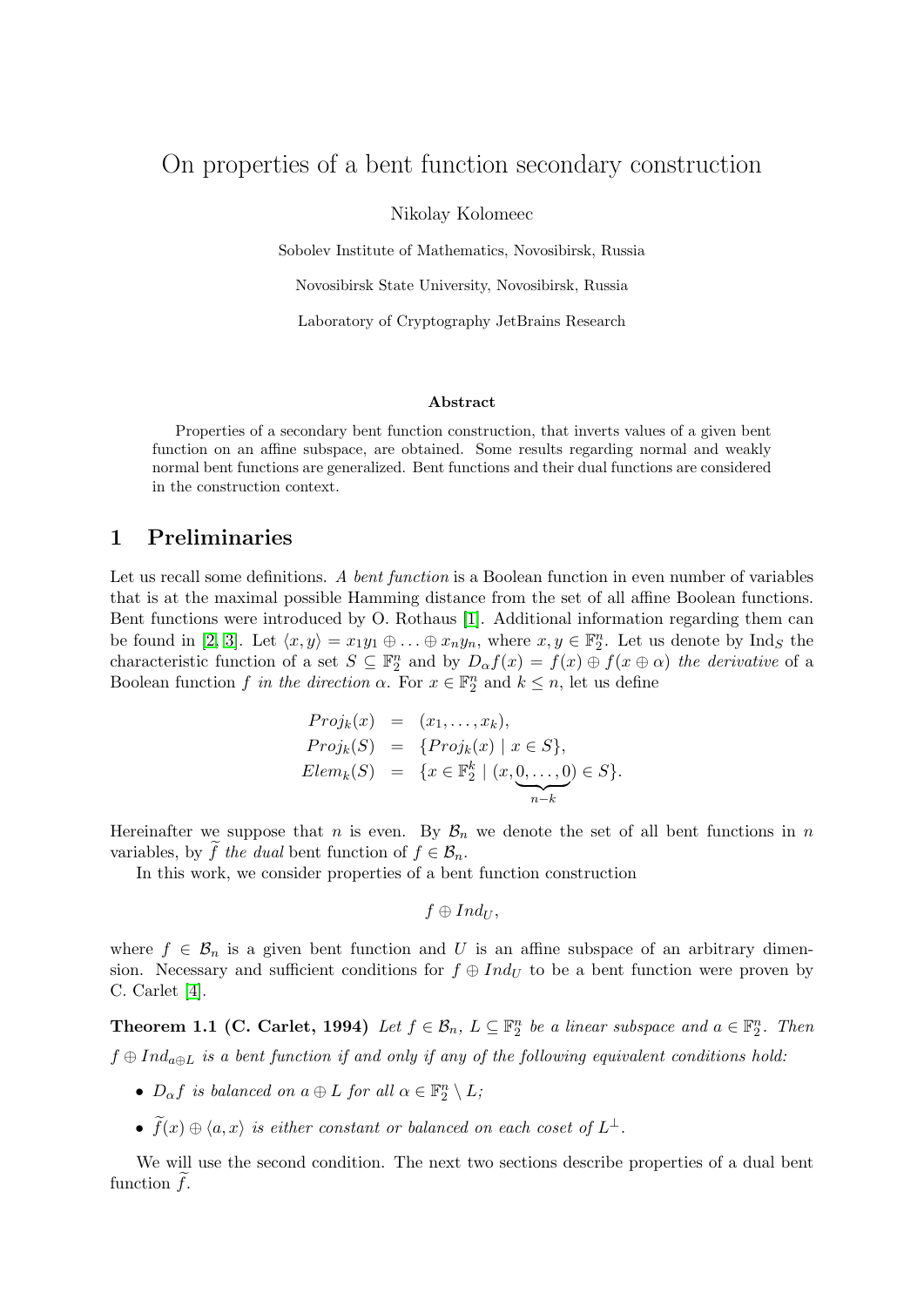### 2 A balanced representation

Let us introduce the following notion.

Definition 2.1 A Boolean function f in n variables has a balanced representation by a linear subspace  $L \subseteq \mathbb{F}_2^n$  if f is either constant or balanced on each coset of L.

Note that any function has a balanced representation by the 0-dimensional linear subspace ("either constant or balanced" case allows us to ignore its odd cardinality). The same situation holds for a 1-dimensional linear subspace.

First of all, there are some additional details regarding balanced representations of bent functions.

**Theorem 2.2** Let  $f \in \mathcal{B}_n$  and L be a linear subspace, dim  $L \leq n/2$ . Then

- f has a balanced representation by L if and only if f is constant on each of some  $2^{n-2 \dim L}$ distinct cosets of L;
- f can not be constant on more than  $2^{n-2 \dim L}$  distinct cosets of L.

Note that the case dim  $L = n/2$  is especially interesting for bent functions. A large class of normal bent functions for this representation was introduced by H. Dobbertin [\[5\]](#page-3-4).

### <span id="page-1-1"></span>3 A balanced representation of iterative constructed functions

Let us consider the simplest iterative construction of a bent function  $f_{+2}$  by  $f \in \mathcal{B}_n$ :

$$
f_{+2}(x_1,\ldots,x_{n+2})=f(x_1,\ldots,x_n)\oplus x_{n+1}x_{n+2}.
$$

Recall that  $f_{+2} \in \mathcal{B}_{n+2}$  if and only if  $f \in \mathcal{B}_n$ . Also, it holds

$$
\widetilde{f_{+2}}(x_1,\ldots,x_{n+2})=\widetilde{f}(x_1,\ldots,x_n)\oplus x_{n+1}x_{n+2}.
$$

The question is the following: whether the balanced representations for f and  $f_{+2}$  are connected or not.

**Proposition 3.1** Let  $f \in \mathcal{B}_n$  have a balanced representation by  $L \subseteq \mathbb{F}_2^n$ . Then the bent function  $f_{+2}$  has balanced representations by

- $L_0 = \{(x, 0, 0) \mid x \in L\}, i.e. \dim L_0 = \dim L;$
- $L_1 = \{(x, y, 0) \mid x \in L, y \in \mathbb{F}_2\}, \ i. \ e. \ \dim L_1 = \dim L + 1.$

Moreover, there is a "feedback" from the  $f_{+2}$  to f.

**Theorem 3.2** Let  $f \in \mathcal{B}_n$  and suppose that  $f_{+2}$  have a balanced representation by a linear subspace  $L \subseteq \mathbb{F}_2^{n+2}$ . Then there exists a linear subspace  $L' \subseteq \mathbb{F}_2^n$  with

<span id="page-1-0"></span>
$$
\dim L - 1 \leq \dim L' \leq \dim L
$$

such that  $f$  has a balanced representation by  $L'$ . Moreover, it holds

$$
Elem_n(L) \subseteq L' \subseteq Proj_n(L).
$$

In case dim  $L = n/2 + 1$  Theorem [3.2](#page-1-0) can be easily transformed to "f is normal if and only if  $f_{+2}$  is normal" that was proven in [\[6\]](#page-3-5). I.e. it is a generalization of weakly normal and normal bent function properties.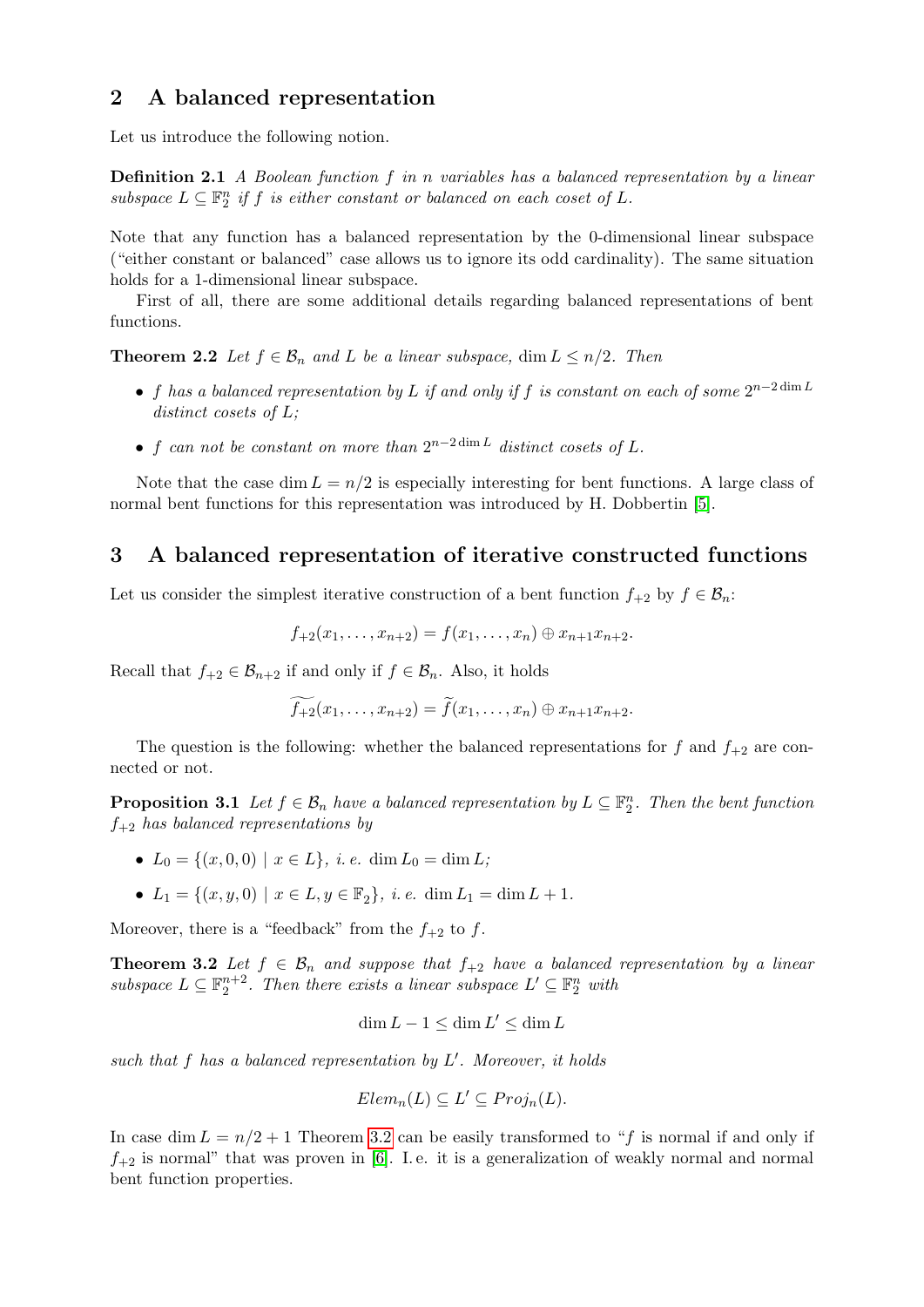### 4 Subspaces for iterative constructed functions

Using Theorem [1.1,](#page-0-0) the results of Section [3](#page-1-1) can be generalized to the construction properties.

**Proposition 4.1** Let  $f \in \mathcal{B}_n$  and  $f \oplus Ind_{U} \in \mathcal{B}_n$ , where U is an affine subspace of  $\mathbb{F}_2^n$ . Then for the bent function  $f_{+2}$  the following statements hold:

- $f_{+2} \oplus Ind_{U_1} \in \mathcal{B}_{n+2}$ , where  $U_1 = \{(x, y, 0) \mid x \in U, y \in \mathbb{F}_2\}$ , i.e.  $\dim U_1 = \dim U + 1$ ;
- $f_{+2} \oplus Ind_{U_2} \in \mathcal{B}_{n+2}$ , where  $U_2 = \{(x, y, z) \mid x \in U, y, z \in \mathbb{F}_2\}$ , i.e.  $\dim U_2 = \dim U + 2$ .

<span id="page-2-0"></span>**Theorem 4.2** Let  $f_{+2} \in \mathcal{B}_{n+2}$  and  $f_{+2} \oplus Ind_{a \oplus L} \in \mathcal{B}_{n+2}$ , where  $L \subseteq \mathbb{F}_2^{n+2}$  is a linear subspace,  $a \in \mathbb{F}_2^{n+2}$ . Then there exists a linear subspace  $L' \subseteq \mathbb{F}_2^n$  with

 $\dim L - 2 \leq \dim L' \leq \dim L - 1$ 

such that  $f \oplus Ind_{Proj_n(a) \oplus L'} \in \mathcal{B}_n$ . Moreover, it holds

$$
Elem_n(L) \subseteq L' \subseteq Proj_n(L).
$$

Similarly to Theorem [3.2,](#page-1-0) in case dim  $L = n/2 + 1$ , Theorem [4.2](#page-2-0) can be reformulated in terms of weakly normal bent function properties.

Trivial subspace dimensions for  $f \in \mathcal{B}_n$  are n (just negation of the function) and  $n-1$  (addition of an affine function). We can naturally exclude these dimensions from the construction.

Computational experiments (see Section [5\)](#page-2-1) show that for the non-weakly normal bent function  $f_{10} \in \mathcal{B}_{10}$  found in [\[7\]](#page-3-6) (Fact 14) the following fact holds.

**Fact 4.3** For any affine subspace  $U \subseteq \mathbb{F}_2^{10}$ , dim  $U \leq 8$ , it holds that  $f_{10} \oplus Ind_{U} \notin \mathcal{B}_{10}$ .

**Corollary 4.4** For any  $n \geq 10$ , there exists a bent function  $f \in \mathcal{B}_n$  such that  $f \oplus \text{Ind}_U \notin \mathcal{B}_n$ for any affine subspace  $U \subseteq \mathbb{F}_2^n$  of dimension at most  $n/2 + 3$ .

#### <span id="page-2-1"></span>5 Search subspaces

For a given  $f \in \mathcal{B}_n$ , the algorithm described in [\[6\]](#page-3-5) can help to construct all affine subspaces  $U \subseteq \mathbb{F}_2^n$  (of an arbitrary dimension) such that  $f \oplus Ind_U \in \mathcal{B}_n$ . Though it constructs affine subspaces such that  $f$  is affine on each of them, it "sorts" cosets for a convenient usage in a balanced representation.

The algorithm complexity can be calculated in the following way:

$$
n\sum_{m=1}^{n/2} (|L_m(\tilde{f})| + (2^m - 2)|L_m^0(\tilde{f})|) + \mathcal{O}(n2^n),
$$

where  $L_m(f)$   $(L_m^0(f))$  is the set of an m-dimensional affine subspaces such that f is affine (constant) on them.

### 6 Count of the constructed functions

For  $f \in \mathcal{B}_n$  and  $0 \leq m \leq n$ , we define

 $Constr_m(f) = \{ f \oplus Ind_U \mid U \text{ is an } m\text{-dimensional affine subspace of } \mathbb{F}_2^n \} \cap \mathcal{B}_n.$ 

**Theorem 6.1** Let  $f \in \mathcal{B}_n$  and  $f \oplus Ind_{U} \in \mathcal{B}_n$ , where U is an affine subspace of  $\mathbb{F}_2^n$  of dimension at most  $n/2+1$ . Then

$$
\operatorname{supp}\{\widetilde{f}\oplus (\widetilde{f\oplus Ind_{U}})\}
$$

is an affine subspace too.